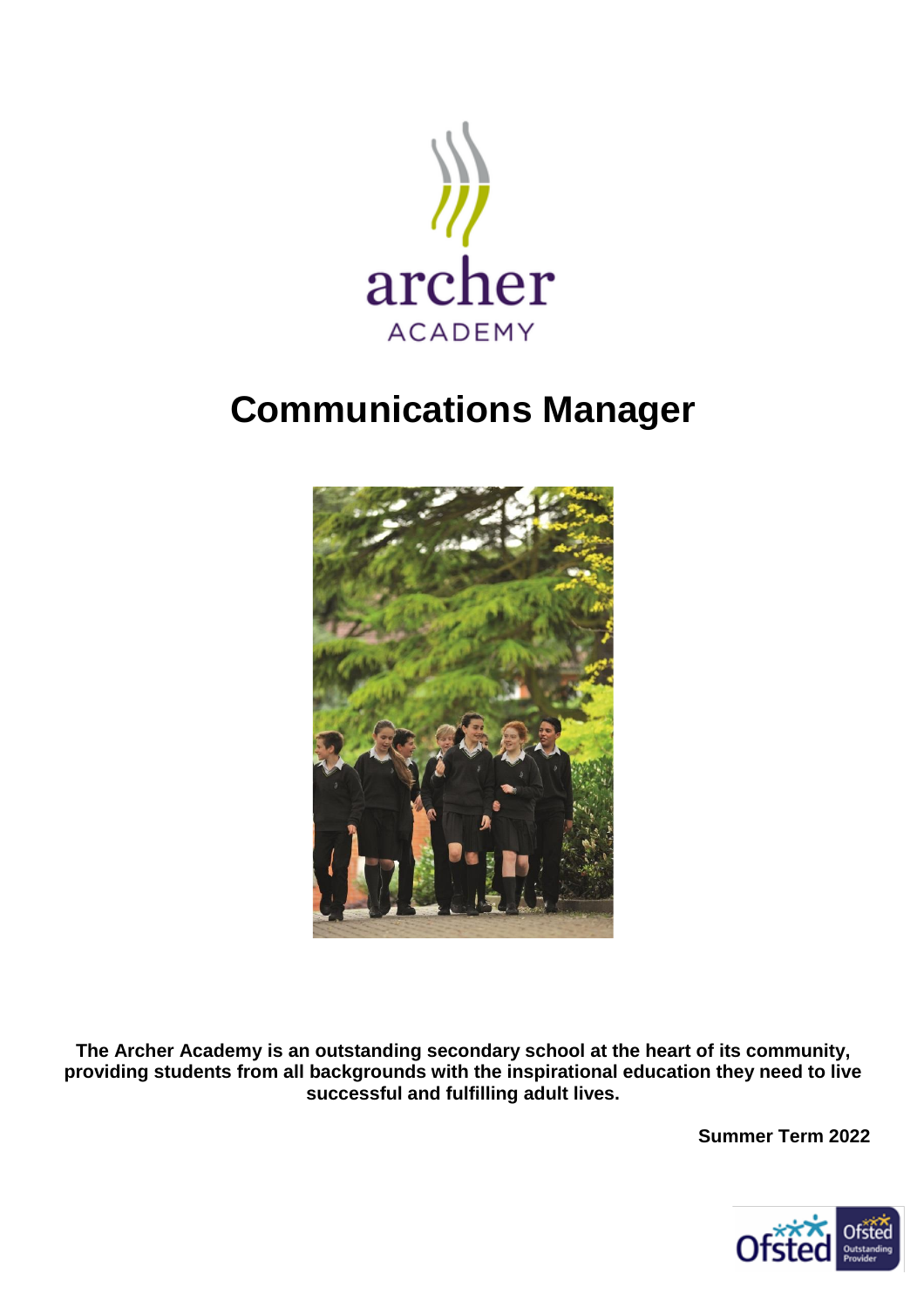Realising potential. Inspiring creativity. Engaging with our community.

The Archer Academy Stanley Road Campus Eagans Close East Finchley N2 8GA

June 2022

Dear Candidate**,**

Thank you for your interest in the Archer Academy and the post of **Communications Manager***.* This pack is intended to give you information about this exciting role and our school's vision and ethos. Further background information is available on our website and in our prospectus – I would encourage you to review both.

Our vision for the Archer Academy is rooted in our desire to provide an outstanding, inclusive and aspirational education for local children that will prepare them for adult life. We cannot know exactly what the future will bring for our students, but by giving them a love of learning, adaptable skills and the determination to succeed, we will enable them to rise to whatever challenges they face.

We are a maturing 11-16 secondary school which opened in September 2013 in East Finchley, serving families in the surrounding areas of North London. The school was created to meet the needs and desires of parents, primary school governors and the local community, for a first-choice, non-denominational, coeducational secondary school.

We are significantly over-subscribed, with over 1100 applications for entry in September 2022. We became a complete school in September 2017 for the first time, with students in years 7 through to year 11. Our pioneer year group sat our first set of GCSE examinations in the summer of 2018. We have now secured four sets of GCSE results, which confidently place us in the top 10% of all schools nationally. We were graded 'outstanding' by Ofsted in June 2019.

We are a campus school, a model which we believe allows us to create a distinctive atmosphere on each site. Our students complete Lower School, Years 7 to 9, at our Stanley Road campus, a state of the art building with incredible facilities. Our students graduate to our Upper School at Beaumont Close, just a few minutes' walk away, in Year 10. Our campus provides each cohort the chance to grow and develop amongst their closest peers and creates a real sense of progress when students graduate to the college-like atmosphere of Upper School, a rite of passage they aspire towards. Our campus model also reinforces the small, community feel of our school.

We currently have 486 students in years 7-9 and 324 students in year 10-11. We are currently an 11-16 school working in a strategic partnership with Woodhouse College and Barnet and Southgate College for post 16 education. This partnership is dynamic and evolving rapidly, securing a third transition point for our students and professional development opportunities for our staff. We are ambitious to continue to develop this provision over the coming years and see ourselves very much as an evolving 11-18 school.

We are now confidently in our ninth year as school, we are firmly established, with a strong, experienced team in place. We are exciting about the opportunities ahead of us as a school as we seek to be beyond outstanding.

As we move into this next phase of our school's journey we are seeking an ambitious and talented Communications Manager to join our school. This role represents a unique opportunity to join a thriving and successful school and is pivotal in communicating with our dedicated community of students, staff and parents as well as with the wider world.

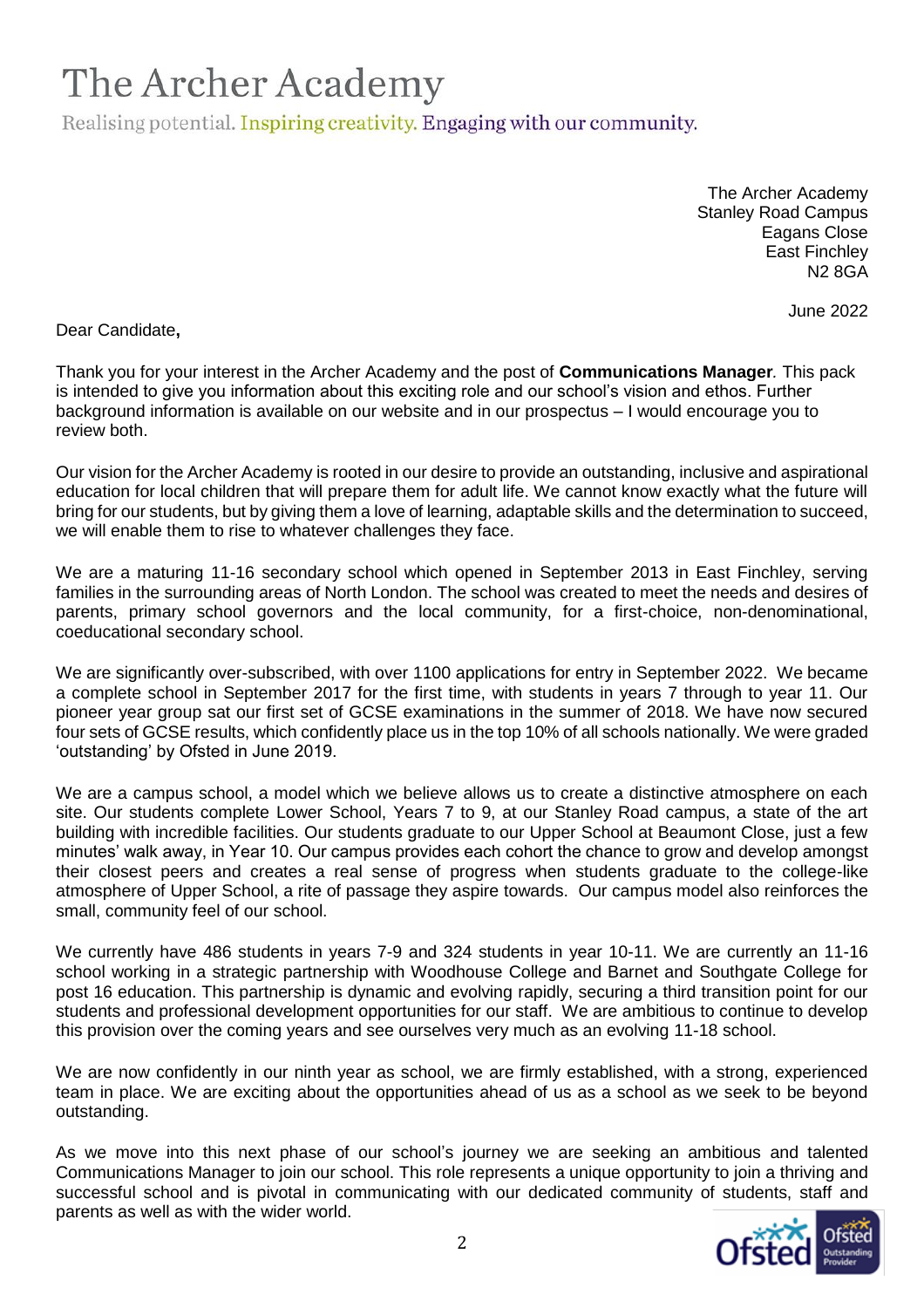### Realising potential. Inspiring creativity. Engaging with our community.

As Headteacher one of my greatest responsibilities and priorities is the recruitment and development of staff. At the Archer Academy we are evolving our exceptional school and to do that, of course, we need an exceptional, fulfilled staff team. I ask a lot from my staff, but in return I can promise extensive support and development opportunities, and the space and freedom to extend your skills which would be hard to find elsewhere.

If, after reading the enclosed information, you would like to apply, please complete the application form which can be found at [www.thearcheracademy.org.uk](http://www.thearcheracademy.org.uk/) within the "Join us tab". Tours of the school are encouraged, with an opportunity to meet staff and students, and we would be delighted to welcome you to our school. Please contact Jessica Scott (details below) to arrange a visit.

Please submit your application by email to, Jessica Scott, Headteacher's PA & HR Manager, at [recruitment@thearcheracademy.org.uk.](mailto:recruitment@thearcheracademy.org.uk) Please do not hesitate to contact Jessica with any questions or to arrange a tour of the school.

Interview dates are as advertised.

*Deadline for application: Midday on Monday 4th July* 

*Provisional interview date: Monday 11th July* 

This is undoubtedly an exciting time to join the Archer Academy, as we move confidently into our next phase. We very much look forward to hearing from you and thank you for your interest in our school.

With my very best wishes,

Joramon

Lucy Harrison Headteacher

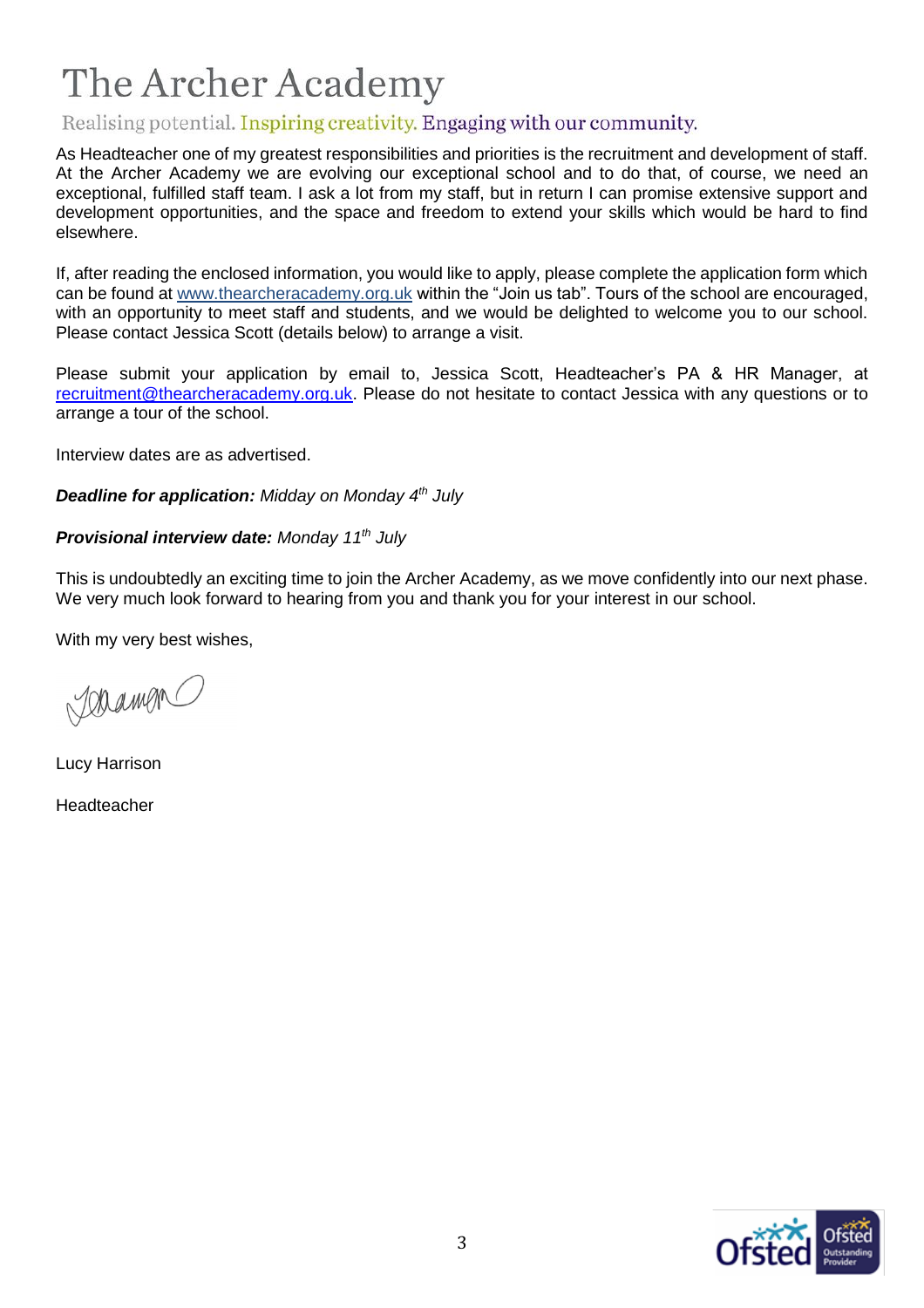### Realising potential. Inspiring creativity. Engaging with our community.

#### **Our Vision**

Our three-fold vision for the Archer Academy is rooted in our desire to provide an outstanding, inclusive and ambitious education for local children, an experience that they will relish and that will prepare them for adult life. It underpins every aspect of life at the Archer Academy, and is the benchmark against which we measure our success.

#### **Realising potential:**

Helping students to achieve personally, socially and academically to the best of their abilities. Our outstanding teachers set high standards and challenge each and every student to fulfil their individual potential, both in their studies and through extra-curricular activities.

#### **Inspiring creativity:**

Providing an enjoyable and inspirational education that encourages students to be analytical, inventive and self-motivated. This commitment to creativity and analytical thinking applies across the whole curriculum as well as our extra-curricular opportunities.

#### **Engaging with our community:**

Ensuring that students respect others and value working with others for mutual benefit. The Archer Academy is a school with its roots in the community, and so responsibility and participation are fundamental to our ethos.

#### **Supporting our students:**

We create a culture that celebrates achievement in all aspects of school life. For the school, good behaviour and firm discipline underpin a happy, respectful and productive learning environment.

We also offer an extended day twice a week, during which students take part in extra-curricular activities. We provide a broad enrichment programme that covers: sports clubs and teams; creative arts societies; media and politics; vocational and entrepreneurial societies; and voluntary work and awards schemes.

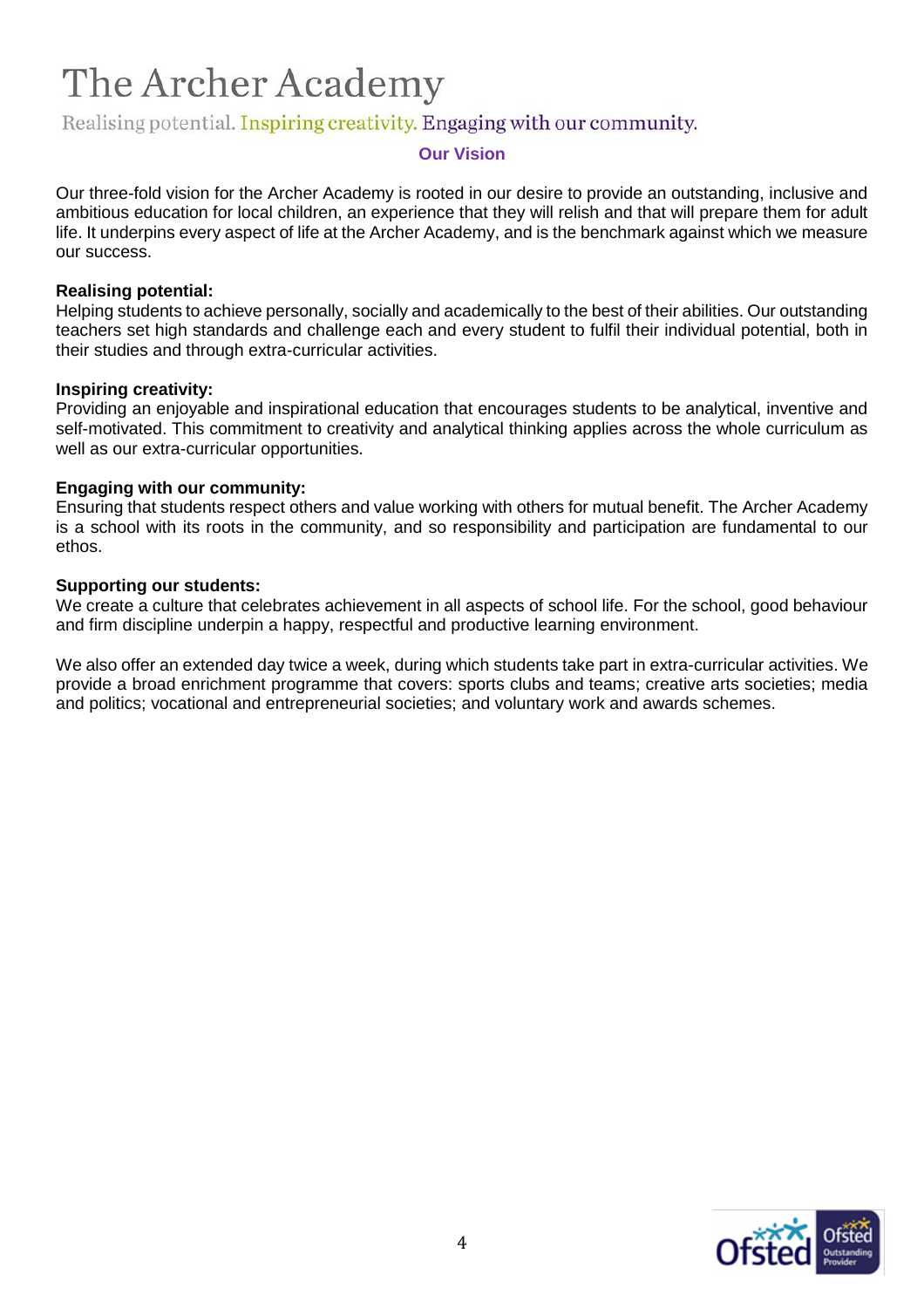Realising potential. Inspiring creativity. Engaging with our community.

#### **Job Description Communications Manager**

**Title:** Communications Manager

**Grade:** School Scale Point: 16-19 (Actual Salary £24,025 - £25,348)

**Post:** 40 weeks (term time only plus one week (specifically to include days surrounding GCSE Results Day and the end of August). Full time, 36 hours per week.

Flexible working arrangements are available and will be considered, in relation to reduced hours and some provision for home working.

Start date, September 2022.

**Reports to:** Headteacher

#### **Core Purpose**

To lead the communications and marketing activities for the Archer Academy through the development of a comprehensive and dynamic communications strategy.

To protect and embed the brand identity of the school, by having an oversight of all key communication channels between stakeholder.

To promote the values, vision and the wider work of the school to the staff and parent body, local community and wider audiences.

#### **Main duties and responsibilities: Communications Manager**

#### **Strategic**

- Maintain and develop the external communications for the school, acting as brand guardian
- Provide advice and support to the Headteacher, ensuring that all stakeholders are informed about and involved in the work of the school, as appropriate

#### **Communications**

- Provide assistance and proof-reading for the Headteacher on key publications and significant pressreleases/letters as requested
- Support the Headteacher in leading on the preparation of core internal annual communications
- Provide communications crisis management advice and support for Headteacher as required
- To review annually the school's 'Tone of Voice' document and ensure this is shared and embedded amongst all members of staff and governors
- To record and analyse statistics relating to the reach and effectiveness of communications activities and to monitor feedback to support student and staff recruitment strategies and community engagement of stakeholders
- Provide point of contact at school for Parents Association, lead on outward facing communication and support event management

#### **Admissions & Recruitment**

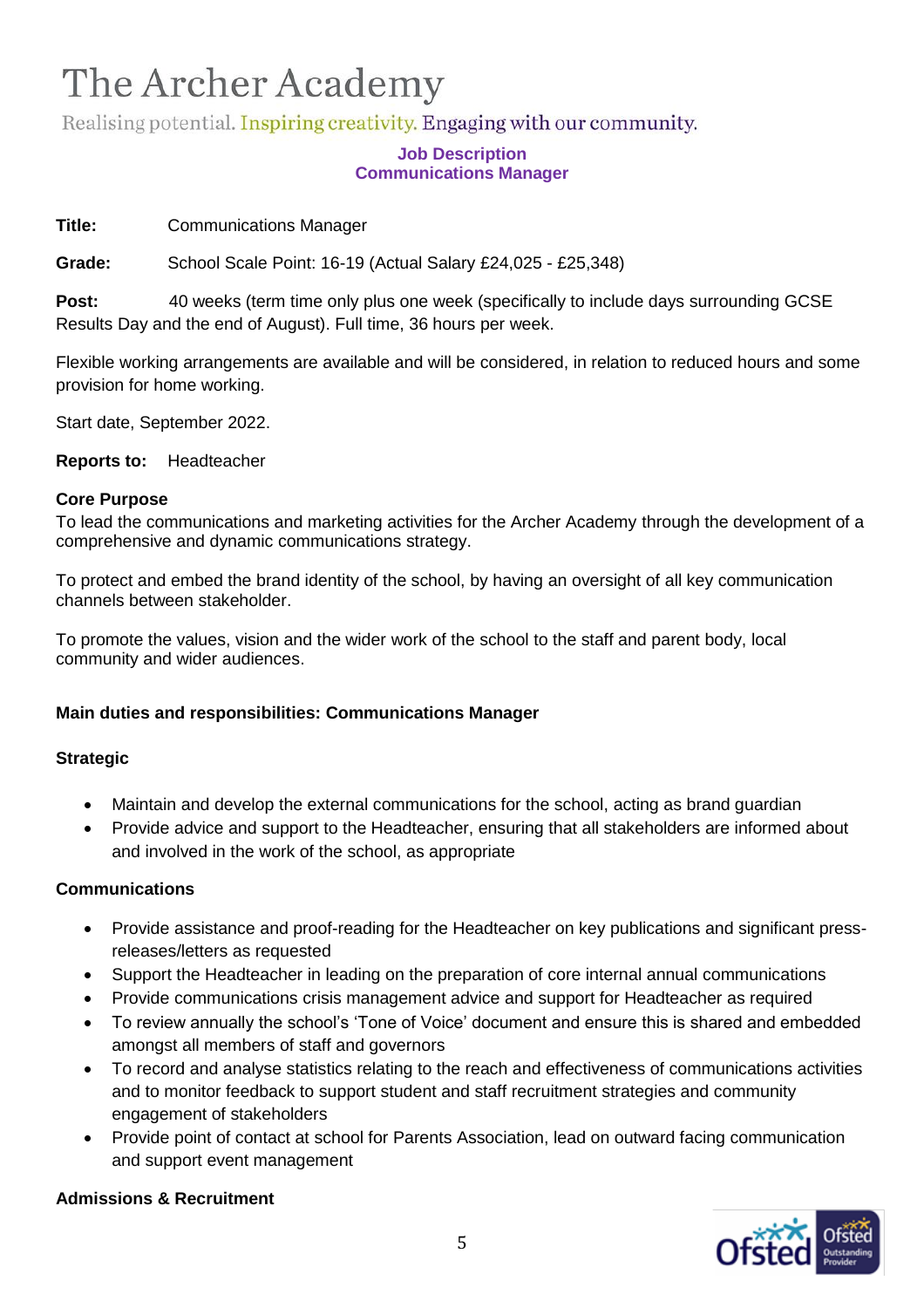### Realising potential. Inspiring creativity. Engaging with our community.

- Assist HR in producing advertisement/marketing packs for job opportunities and promote them through the school's social media channels to ensure the very best candidates apply to the school
- Assist the Admissions Officer by leading on the communications programme and event management for Open Evening and the Year 7 Transition Programme each year
- Work with internal/external designers and photographers
- Maintain a stock of key photographs, ensuring students' photo permissions are in place, through liaison with admin team and HOY

#### **Marketing, branding & publications**

- Produce press releases and liaise with local and national press as required
- Maintain an oversight of significant events, milestones and successes at school, ensuring that the school takes opportunities for publicity and uses this publicity as part of the marketing for the school online and in literature, eg prospectus, termly magazines and publications
- To produce the weekly newsletter to parents
- To support the development of the school's Alumni strategy, annual publications and events

#### **Website & Social Media**

- Lead on the strategy and content uploading and updating for the school website and social media accounts
- Document the everyday life of the school through video and photography, ability to edit video and photos for online use
- Liaise with external filmmakers and photographers to ensure high quality images and footage are captured to accompany online and hardcopy content
- To keep up to date with advances in social media technology, developing fresh strategies that ensure individual's stories, achievements and strategic objectives are shared

#### **Other**

- To sit on the Communications Working Party
- To take part in the school's appraisal process

Any other duties as may reasonably be required by the Headteacher.

#### **Safeguarding:**

The Archer Academy is committed to safeguarding all children. Candidates must be suitable to work with children and young people. This post is exempt from the provisions of the Rehabilitation of Offenders Act 1974 and a criminal record disclosure will be required prior to appointment- DBS/CRB check.

Members of the Panel have undergone Safer Recruitment training.

#### **Equality & Diversity**

The Archer Academy is also committed to promoting equality and diversity, challenging discrimination and developing community cohesion. We welcome applications from all sections of the community.

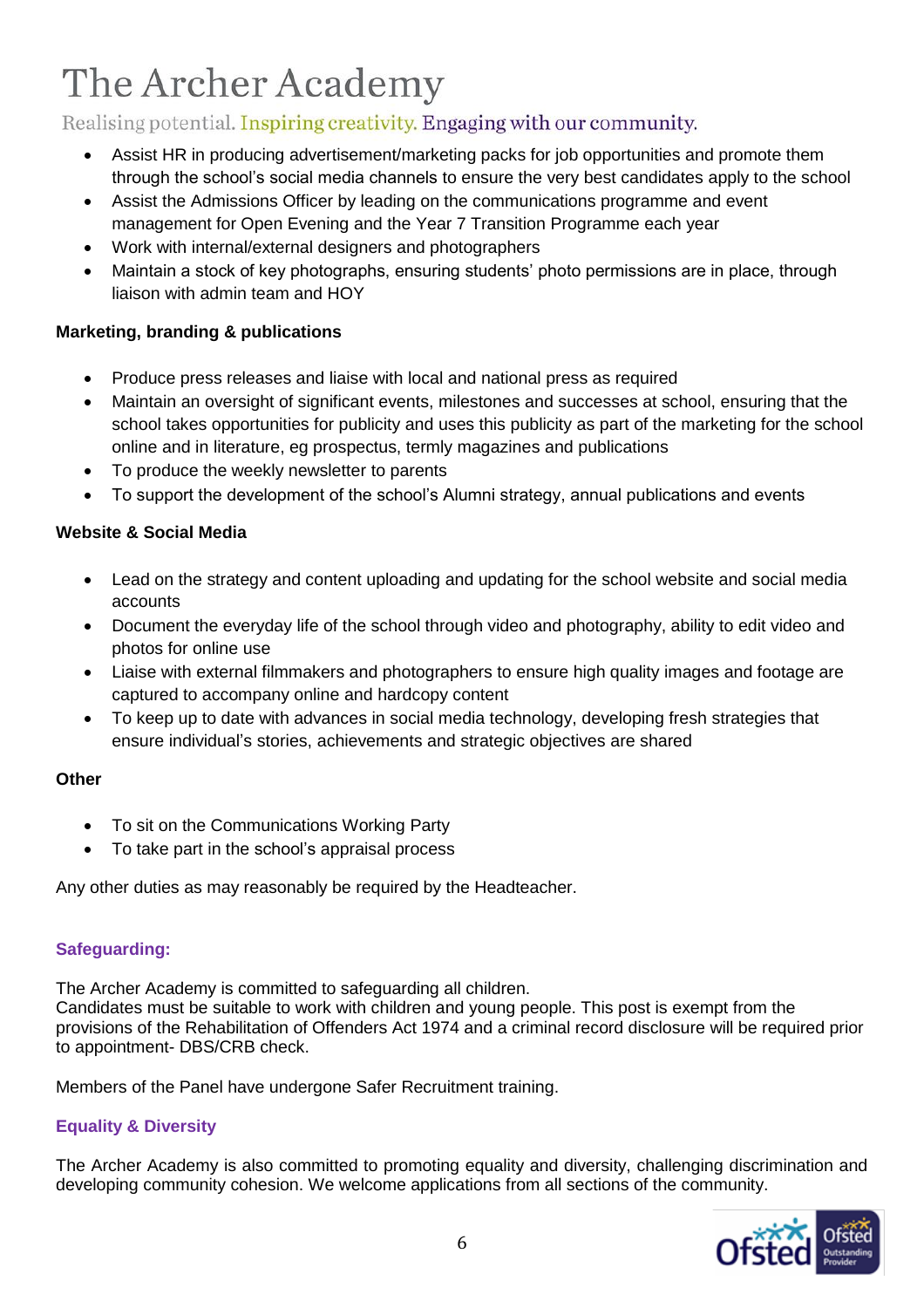Realising potential. Inspiring creativity. Engaging with our community.

| Core<br>skill/attribute         | <b>Essential</b>                                                                                                                                                                | <b>Desirable</b>                                |
|---------------------------------|---------------------------------------------------------------------------------------------------------------------------------------------------------------------------------|-------------------------------------------------|
| <b>Qualifications</b>           | A level or equivalent                                                                                                                                                           | Degree or equivalent.                           |
|                                 |                                                                                                                                                                                 |                                                 |
| <b>Experience</b>               | Demonstrable experience of communications and marketing<br>projects.                                                                                                            |                                                 |
|                                 | Experience of working in an educational environment.                                                                                                                            |                                                 |
| <b>Skills</b>                   | Strong attention to detail with the ability to maintain a high<br>level of accuracy.                                                                                            | Intermediate-level skills<br>of Microsoft Excel |
|                                 | Strong writing and proof-reading skills.                                                                                                                                        |                                                 |
|                                 | Excellent IT skills, including social media platforms:<br>Instagram, Facebook, Twitter, LinkedIn, as well as<br>proficiency in using a graphic design package and<br>Wordpress. |                                                 |
|                                 | Ability to design graphics, camera skills to include filming,<br>photography and video editing. Producing photos and films<br>as required for school and wider use.             |                                                 |
|                                 | Excellent interpersonal and communication skills to enable<br>strong relationship building across a wide range of contacts<br>both internal and external to the School.         |                                                 |
|                                 | Strong organisational skills, including the ability to prioritise<br>and re-prioritise.                                                                                         |                                                 |
| <b>Knowledge</b>                | Strong knowledge and application of GDPR and data<br>protection measures and regulations.                                                                                       |                                                 |
|                                 | Knowledge of working in an educational environment.                                                                                                                             |                                                 |
| <b>Personal</b><br>competencies | Resilience to handle any challenging situations which may<br>arise.                                                                                                             |                                                 |
| and qualities                   | Calm and professional manner.                                                                                                                                                   |                                                 |
|                                 | Creative thinking and forward-thinking approaches.                                                                                                                              |                                                 |
|                                 | A flexible, proactive approach to work, particularly during<br>busy times.                                                                                                      |                                                 |
|                                 | Confidentiality.                                                                                                                                                                |                                                 |

#### **Person Specification**